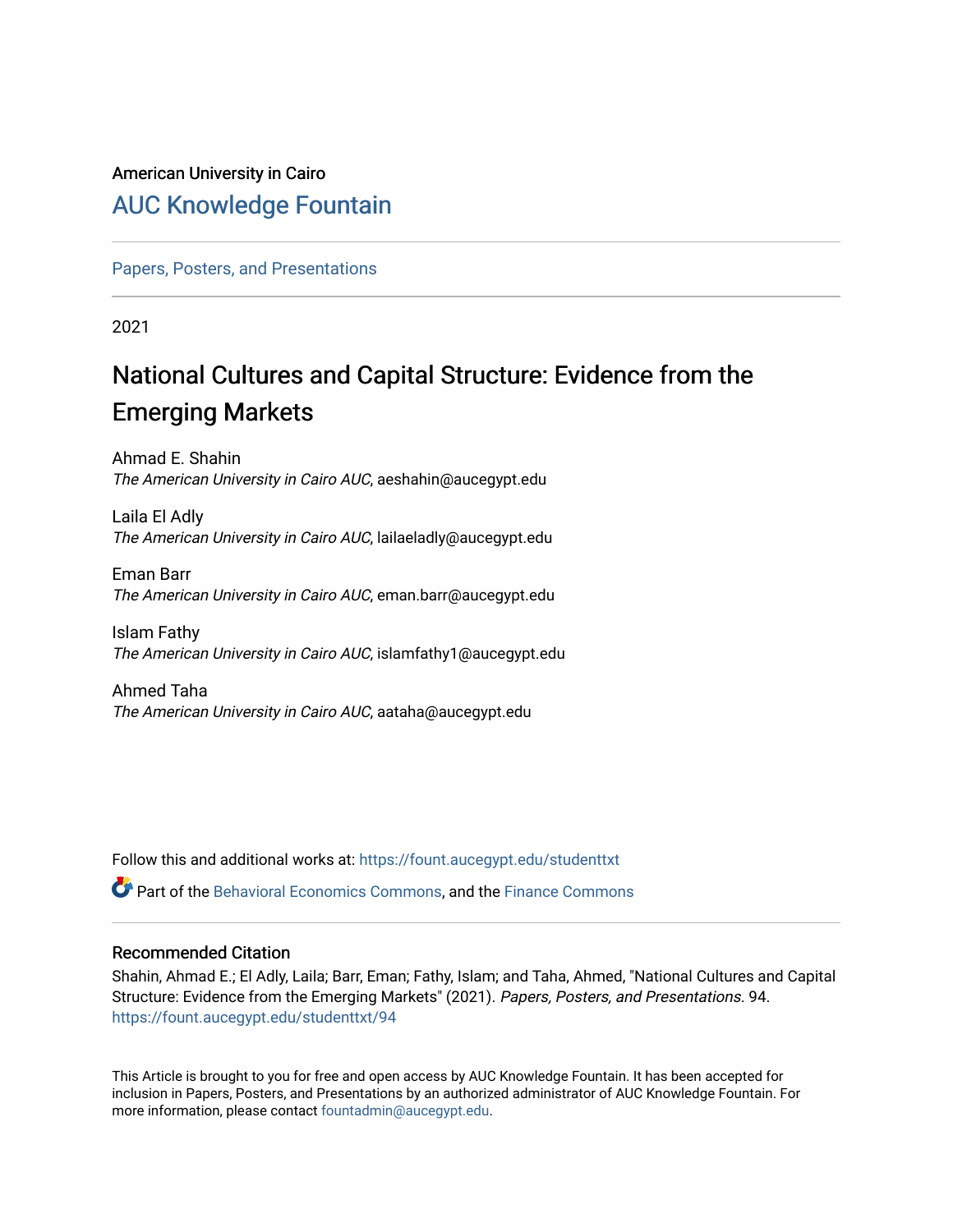

*School of Business at The American University in Cairo*

## **Effect of the Combinations of Cultural Aspects and Firm-Specific Factors on the Capital Structure of Companies in Emerging Markets <sup>1</sup>**

*Laila El-***Adly,** *Eman* **Barr,** *Islam* **Fathy,** *Ahmad* **Shahin,** and *Ahmed* **Taha <sup>2</sup>**

**May 2015**

| <b>Keywords</b>          | Abstract                                                                                                                                                                            |  |  |  |  |  |
|--------------------------|-------------------------------------------------------------------------------------------------------------------------------------------------------------------------------------|--|--|--|--|--|
| Capital Structure;       | This paper identifies the combinations between Hofstede's six cultural aspects and four                                                                                             |  |  |  |  |  |
| Corporate Finance;       | selected firm-specific factors, which have a significant impact on the choice of capital<br>structure, in 15,821 listed companies from 34 countries in the emerging market, for the |  |  |  |  |  |
| Hofstede; Cultural       | period 2012 – 2014. Thirty seven independent variables and one dependent variable have                                                                                              |  |  |  |  |  |
| Aspects; Leverage;       | been tested using regression analysis. It has been concluded that the combinations that have                                                                                        |  |  |  |  |  |
| Combination Effect;      | a significant impact on the choice of capital structure (leverage) in the emerging markets                                                                                          |  |  |  |  |  |
| <b>Emerging Markets;</b> | were [Cultural – Firm-specific]:                                                                                                                                                    |  |  |  |  |  |
|                          | Power distance – cash flows, cost of debt                                                                                                                                           |  |  |  |  |  |
|                          | Individualism – cash flows, cost of debt<br>2.                                                                                                                                      |  |  |  |  |  |
|                          | 3.<br>Masculinity – interest coverage ratio, cost of debt                                                                                                                           |  |  |  |  |  |
|                          | Uncertainty avoidance $-\cosh f$ flows, cost of debt<br>4.                                                                                                                          |  |  |  |  |  |
|                          | 5.<br>Long-term orientation $-$ intangibility, cash flows, cost of debt                                                                                                             |  |  |  |  |  |
|                          | 6.<br>Indulgence – intangibility, cash flows, interest coverage ratio                                                                                                               |  |  |  |  |  |

#### **1. Introduction**

 $\overline{a}$ 

#### **1.1 Debt as a Financing Tool**

Debt has become a very preferable way for managers to finance firm's operations and new investments. Controlling shareholders prefer debt rather than equity as it doesn't weaken their ownership and voting power in the firm. Managers also prefer debt as it's a cheaper way to finance firm's activities. Debt also offers the firm tax savings since the taxable income is reduced by the amount of interest payments. These tax savings increase the value of the levered firm to the unlevered state. However, too much debt isn't preferable to the firm as the further tax savings are offset by the added cost of financial distress (e.g. bankruptcy). At very high debt levels, the cost of debt increases as some of the risk is transferred from shareholders to bondholders.

## **1.2 Factors Affecting Choice of Capital Structure**

There are many approaches to calculate the optimal debt level in a capital structure of the company (optimal capital structure). However, there are many examples that show the deviation of firms from their optimal capital structure. In this research we will try to uncover some factors that affect the capital structure of a firm.

The factors that affects the choice of capital structure could be divided into two categories:

**<sup>1</sup>** This research was done as a part of the requirements of a master degree course, **FINC 5351: Corporate Financial Policy**, under supervision of **Omar Farooq, Ph.D.** [\(ofarooq@aucegypt.edu\)](mailto:ofarooq@aucegypt.edu)

**<sup>2</sup>** Email addresses of the collaborators, respectively[: lailaeladly@aucegypt.edu,](mailto:lailaeladly@aucegypt.edu) [eman.barr@aucegypt.edu,](mailto:eman.barr@aucegypt.edu) [islamfathy1@aucegypt.edu,](mailto:islamfathy1@aucegypt.edu)  [aeshahin@aucegypt.edu,](mailto:aeshahin@aucegypt.edu) [aataha@aucegypt.edu](mailto:aataha@aucegypt.edu)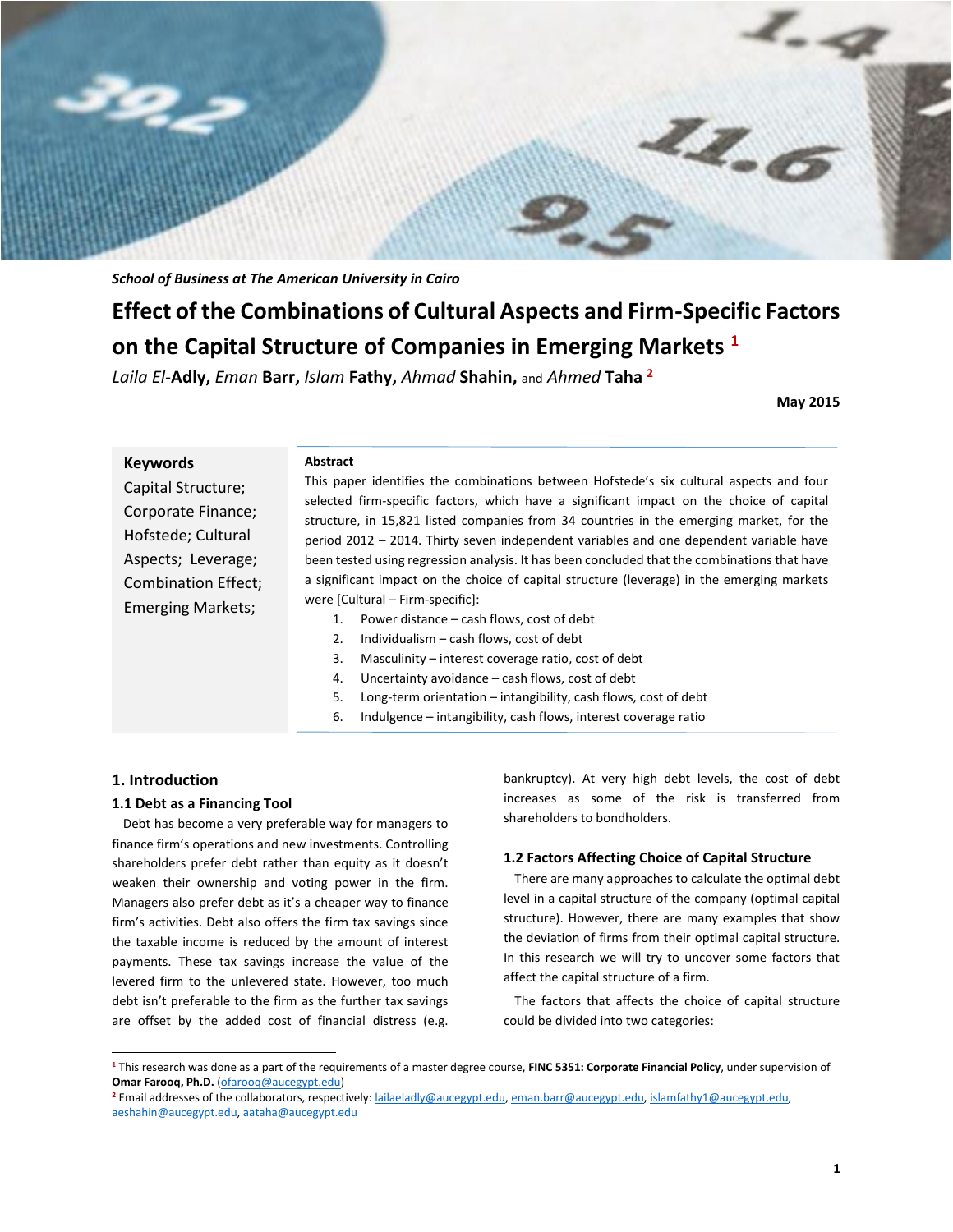- 1. Firm-specific factors, which are purely financial terms and ratios: such as a firm's size (could be represented by its total assets), growth rate, earnings, free cash flows, interest coverage ratio, cost of debt … etc.
- 2. Cultural aspects, which are defined by Geert Hofstede in his model, and found to affect managers' behaviors and decisions.

These factors are: power distance, individualism, masculinity, uncertainty avoidance, long-term orientation, and indulgence.

## **2. Literature Review**

In order for us to determine whether there is an effect of each of the variables that we will be studying, we did our literature review, and found what follows:

(Harris and Raviv, 1991) suggested that companies with high assets tangibility have more debt. (Koralun, 2013) argued that the relationship between tangibility of assets and the leverage is negative. However, she argued that the sign of the relationship is both country-specific and industry-specific.

(Jensen, 1986) suggests that debt decreases the agency costs of the free cash flow by reducing the free cash available at the discretion of managers, hence there's a positive relationship between free cash flow and leverage. However, (Chaplinsky and Niehaus, 1990) empirical research didn't support this finding due to the limitation to maximize tax benefits.

(Harris and Raviv, 1990) propose that leverage is negatively correlated with the interest coverage ratio. They argue that an increase in debt results in a higher default probability. Assuming that interest coverage ratio is a measurement of default probability, this implies that a higher interest coverage ratio indicates a lower debt ratio. (Eriotis, Vasiliou and Neokosmidi, 2007) confirmed that Interest coverage ratio has a negative relationship with leverage as companies with low ICR didn't and don't prefer using much debt as a source of financing.

(Kim and Sorensen, 1986) suggested that companies with low outer cost of debt has higher leverage than those with high cost of debt. So there's a negative relationship between cost of debt and leverage.

(Daphne and Omar, 2014) suggest that firms from countries with low individualism employ less debt financing which was consistent with the findings of (Chui et al, 2002) that suggested that conservative societies perceive higher bankruptcy costs and so they deploy less debt.

(Daphne and Omar, 2014) suggest that firms from countries with high Power Distance employ less debt

financing. (Zheng et al, 2012), mention that high Power Distance is associated with low levels of trust and more opportunistic behavior; hence, the prevalence of higher transaction costs discourages firms from engaging in longterm financing.

(Daphne and Omar, 2014) suggest that firms located in countries with high Masculinity appear to be less leveraged, consistent with (Zheng et al, 2012) that suggested that masculine societies use short-term rather than long-term debt.

(Daphne and Omar, 2014) suggest that more indulgent countries favor higher debt

(Daphne and Omar, 2014) suggest that long-term orientation is found to have a negative relationship with leverage as it favors equity financing to debt financing.

(Daphne and Omar, 2014) suggest that Uncertainty Avoidance discourages leverage increases and promotes equity financing, as firms place a high priority on certainty. This is consistent with (Chui et al, 2002) that suggested that conservative societies perceive higher bankruptcy costs and so they deploy less debt. (Zheng et al, 2012) also suggested that high uncertainty avoidance countries prefer short-term debt rather than long-term.

#### **3. Research Methodology**

#### **3.1 Objectives**

Our objective is to investigate the effect of the combinations of cultural aspects and firm-specific factors on the capital structure of companies in emerging markets. The results of this study would help future researchers and decision makers to identify and understand the firmspecific and cultural combinations that have significant effects on the choice of capital structure in companies in emerging markets.

The variables that we chose for our study are illustrated in the section [3.4 Explanatory Variables,](#page-3-0) and the testing equation is as shown in *Figure 3.1*. And for our hypotheses, they are illustrated in the table under section 3.5 Null [Hypotheses.](#page-5-0)

## **3.2 Data Sources**

Firm-specific factors were collected from Thomson Reuter's DataStream™. As for the cultural factors, they were obtained from Geert Hofstede model.

Data collected was tabulated, analyzed, and interpreted using Stata™ software.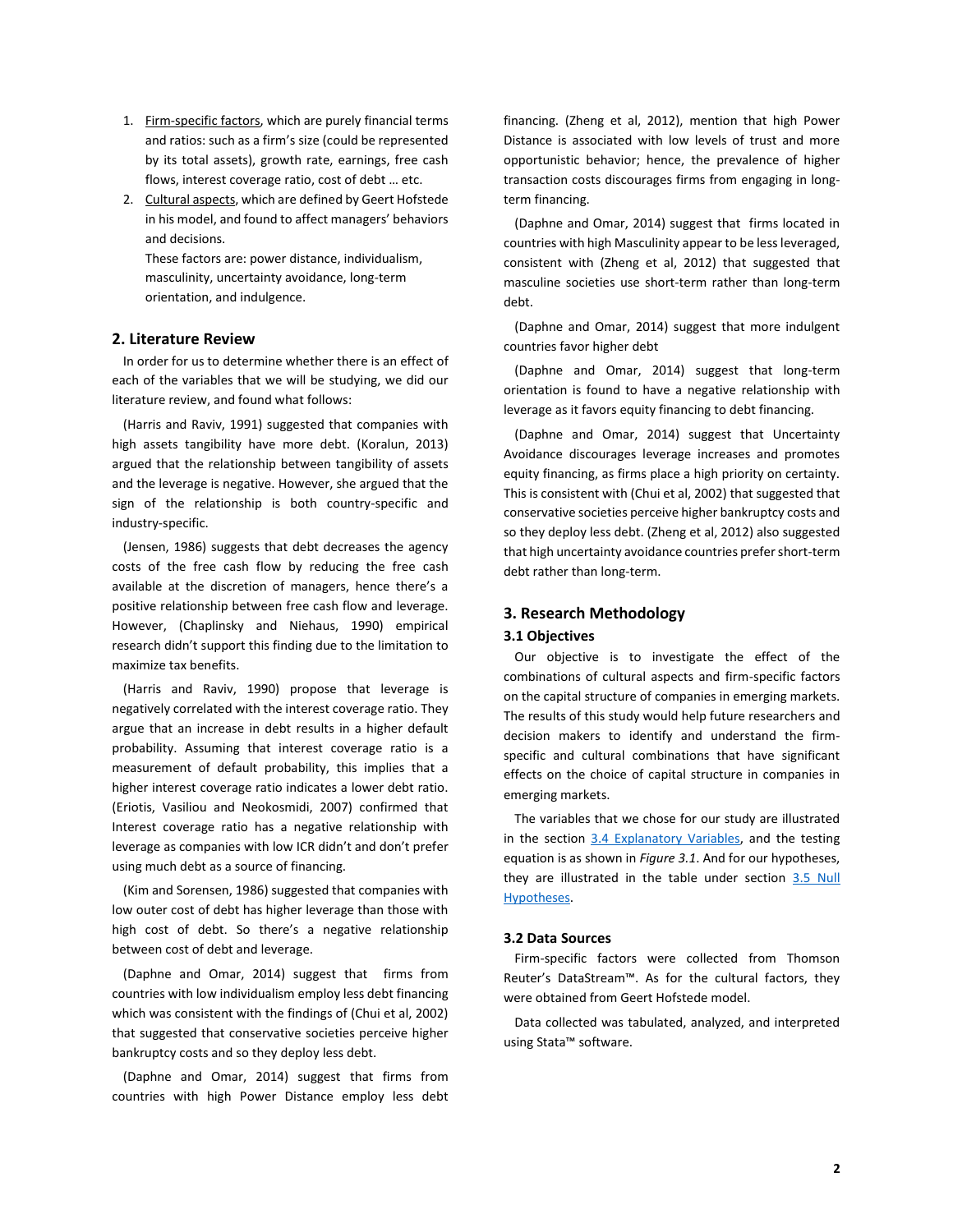## **LEV =**

| α                                                                                                                 |       |
|-------------------------------------------------------------------------------------------------------------------|-------|
| + $\beta_1(SIZ)$ + $\beta_2(GRO)$ + $\beta_3(EPS)$                                                                |       |
| $+ \beta_4(INT) + \beta_5(FCF) + \beta_6(ICR) + \beta_7(COD)$                                                     |       |
| $+\beta_8(PWD) + \beta_9(IND) + \beta_{10}(MAS) + \beta_{11}(AVO) + \beta_{12}(LTO) + \beta_{13}(NDL)$            |       |
| + $\beta_{14}(IP)$ + $\beta_{15}(II)$ + $\beta_{16}(IM)$ + $\beta_{17}(IU)$ + $\beta_{18}(IL)$ + $\beta_{19}(ID)$ | comb  |
| + $\beta_{20}(FP)$ + $\beta_{21}(FI)$ + $\beta_{22}(FM)$ + $\beta_{23}(FU)$ + $\beta_{24}(FL)$ + $\beta_{25}(FD)$ | comb  |
| + $\beta_{26}(CP)$ + $\beta_{27}(CI)$ + $\beta_{28}(CM)$ + $\beta_{29}(CU)$ + $\beta_{30}(CL)$ + $\beta_{31}(CD)$ | coml  |
| + $\beta_{32}(DP)$ + $\beta_{33}(DI)$ + $\beta_{34}(DM)$ + $\beta_{35}(DU)$ + $\beta_{36}(DL)$ + $\beta_{37}(DD)$ | combi |
| $+ \epsilon$                                                                                                      |       |

**+ β1(SIZ) + β2(GRO) + β3(EPS)** *control variables* **+ β4(INT) + β5(FCF) + β6(ICR) + β7(COD)** *firm-specific variables* **+ β8(PWD) + β9(IND) + β10(MAS) + β11(AVO) + β12(LTO) + β13(NDL)** *cultural variables* **+ β14(IP) + β15(II) + β16(IM) + β17(IU) + β18(IL) + β19(ID)** *combinations of INT with cultural variables* **+ β20(FP) + β21(FI) + β22(FM) + β23(FU) + β24(FL) + β25(FD)** *combinations of FCF with cultural variables* **+ β26(CP) + β27(CI) + β28(CM) + β29(CU) + β30(CL) + β31(CD)** *combinations of ICR with cultural variables* **+ β32(DP) + β33(DI) + β34(DM) + β35(DU) + β36(DL) + β37(DD)** *combinations of COD with cultural variables*

#### **Figure 3.1: Testing Equation**

We used data from 15,821 companies in 34 different countries that represent the emerging markets, in years 2012, 2013, and 2014.

All data are available in the attached Microsoft Excel™ Workbook:

- "FINC5351\_Spring15\_CS-Culture\_Data.xlsx"

#### **3.3 Research Methodology**

To test our hypotheses, we used multiple linear regression using Stata™ software.

#### 3.3.1 How to expect the significance of a combination

As an example of our work; we regressed the intangibility as a firm-specific factor, power distance as a cultural factor, and their combination, against the leverage, in order to know whether there is a significant relationship between them and the leverage or not. We expect that if the two variables have significant impact on the leverage, their combined effect would also have a significant impact on the leverage.

#### <span id="page-3-0"></span>**3.4 Explanatory Variables**

#### 3.4.1 Dependent variable

#### **Leverage [LEV]**

We chose leverage as an indicator for the capital structure of a firm. The leverage is the ratio between a firm's total debt to its total equity. We obtained this ratio directly from Thomson Reuter's DataStream™.

#### 3.4.2 Independent variables

## **I. Control variables**

#### **i. Size of firm [SIZ]**

Size of the firm could be calculated by various methods. In this study, we used the logarithm of total assets as a proxy for firm size. Large firms are often more diversified and have more stable cash flows than small firms. Also, the probability of default for large companies is lower if compared to smaller ones. Therefore, we can consider that the financial distress risk is also lower when the firm is large.

The values of total assets were obtained from Thomson Reuter's DataStream™, and the logarithm was calculated inside Stata™.

#### **ii. Growth [GRO]**

The firms which have high growth options have relatively a larger capacity for expansion projects, acquisitions of other firms, and new product lines. Most of those firms have high cash flow volatility and consequently they are more incentivized to decrease the debt in their capital structure as much as possible over a period of time. We used here the growth in assets to portray the growth of the firm.

We used the percentage of change of total assets as a measure of growth. The values were obtained from Thomson Reuter's DataStream™.

#### **iii. Earnings per share [EPS]**

We used earnings per share (EPS) as an indication of a company's profitability, as it is one of the most important variables in determining the value of the stock. EPS represent the part of the company's profit that is allocated to each outstanding share of common stock. The higher the firm's value, the more likely it is to have debt in its capital structure as it will be easier for it to access resources from financial initiations such as banks.

Values of EPS were obtained from Thomson Reuter's DataStream™.

#### **II. Firm-specific variables**

#### **i. Intangibility [INT]**

Asset tangibility refers to all types of tangible assets (e.g. land, building, machines and equipment) that possess some degree of debt capacity. Tangible assets, many of which can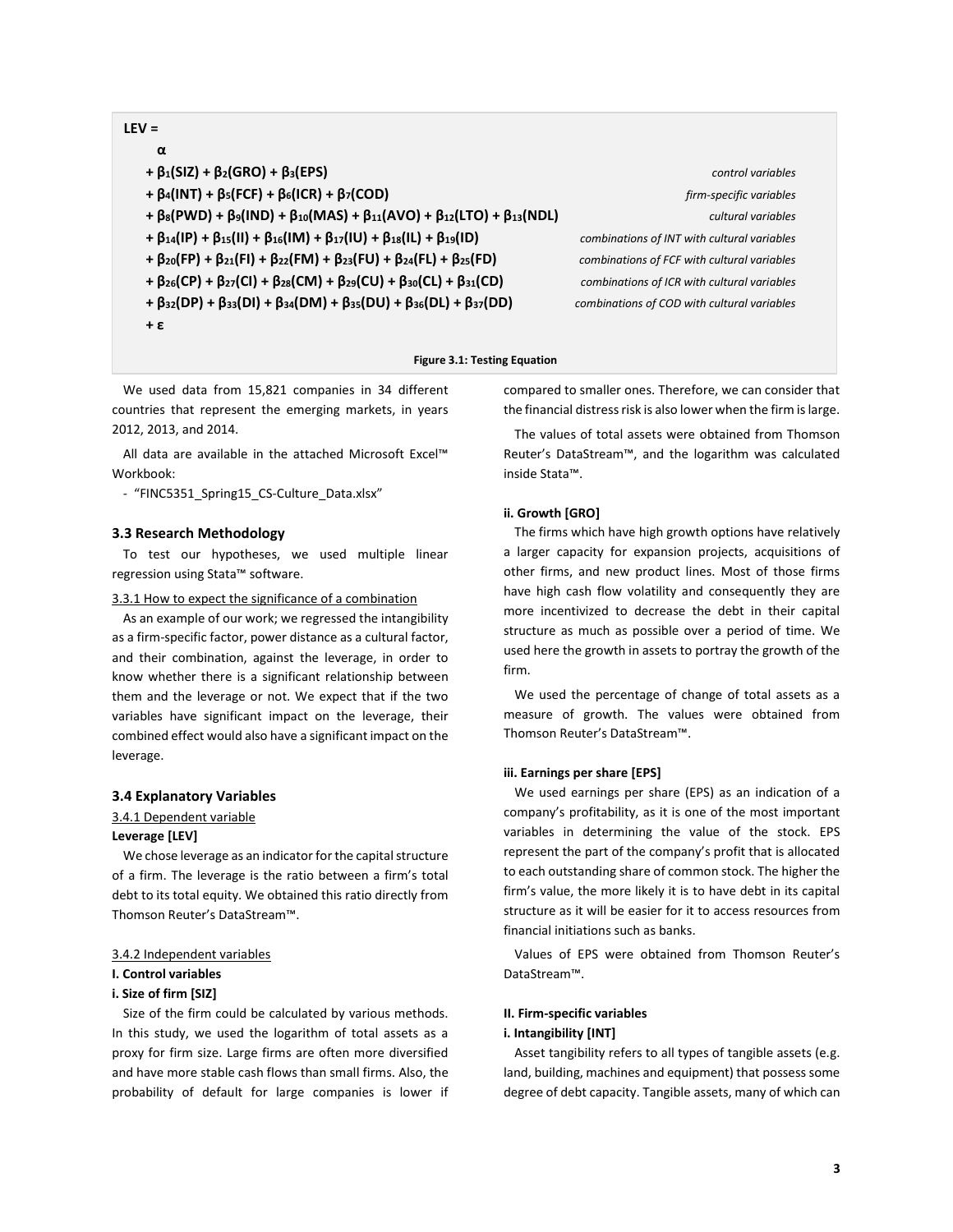be easily collateralized, support debt. Accordingly, the amount of tangible assets is well-established as a principal driver of leverage. Consequently, the higher the intangibility, the lower the debt.

To measure the value of intangible assets of the firm, we used the ratio of total intangible assets to total assets. Both were obtained from Thomson Reuter's DataStream™.

#### **ii. Cash flows [FCF]**

The cash flows of a firm is a strong measure of its financial performance as it represents the cash that is left after the change in net working capital and the capital expenditure.

We used Free Cash Flow per Share (FCF) as an indication for the firm's ability to pack back its debt, pay dividends, and buy-back stock. The higher the FCF, the higher is the ability to increase the leverage.

Values of FCF were obtained from Thomson Reuter's DataStream™.

#### **iii. Interest coverage ratio [ICR]**

The interest coverage ratio (ICR) of a firm reveals its capability of meeting its interest obligation. A high interest coverage ratio means that the firm is able to cover the interest expense it has. Therefore, the higher the ratio, the greater is the likelihood of a firm having a higher debt component in its financial structure.

Also, the capacity of a firm to honor the debt obligations indicates its creditworthiness to the lenders in the market. Consequently, having a high interest coverage ratio is likely to induce firms to opt for a higher level of debt since they are capable of repaying it, assuming that they have also have an overall healthy financial position.

Values of ICR were obtained from Thomson Reuter's DataStream™.

#### **iv. Cost of debt [COD]**

The cost of debt (COD) is the effective rate that a company pays on its current debt.

We expect that with a higher cost of debt, the firm will be less likely to pressure itself into a high level of leverage. Hence, firms with a higher cost of debt will have a lower level of debt in their capital structure than firms with a low cost of debt.

Our proxy in measuring COD was the ratio between interest expense on debt over the total debt. Both were obtained from Thomson Reuter's DataStream™.

#### **III. Cultural variables**

The values of the cultural aspects that will be illustrated in this section, were obtained from Geert Hofstede model (http://geert-hofstede.com).

#### **i. Power distance [PWD]**

Power distance is an indication of the dependence relationships in a country. It reveals the extent to which the less powerful accept the unequal distribution of power. In countries with a high level of power distance, the subordinates or institutions with low levels of power are not likely to negotiate with the ones in power. For example, SMEs are not likely to negotiate loan terms with Banks in countries which have a high power distance. That is why in such countries the debt levels are expected to be lower. Our expectation is that the level of increase in leverage from a high FCF per share (or any other capital determinant structure which increases debt) will be higher in countries with low power distance, and vice versa.

#### **ii. Individualism [IND]**

An individualistic culture is one in which social ties are not as strong as in collectivist cultures. Personal freedom is regarded as more important than social cohesion. Unlike collectivist cultures, the individualistic culture is one in which everyone relies mostly on himself/herself. The societal expectation is that people look after themselves and their immediate family. Thus, the integrated cohesive groups are not common. With personal freedom as a priority, managers in highly individualistic cultures are expected to pursue low levels of debt. This is because debt is considered a disciplinary choice for the managers who will most likely tend to look after enhancing their reputation in an individualistic society (Hirshleifer and Thakor, 1992). Furthermore, since autonomy is highly regarded, firms are expected to have more equity financing. Individualism and debt have an inverse relationship and therefore we expect that there will be a lower significance level in individualistic cultures. Debt will have a higher increase with a determinant such as FCF per share in collectivist cultures. Individualism is inversely related to debt.

#### **iii. Masculinity [MAS]**

When a society is labeled as masculine, it means that the gender roles are clearly defined. For example, men in a masculine society should be assertive, tough, and focused on material success. On the other hand, women should be more modest, tender, and concerned with the quality of life (Hofstede and Hofstede, 2005). The degree of masculinity in a society could be measured by the extent of emphasis and rewards to the characteristics associated with males such as assertiveness, competition, and success rather than the female characteristics which were aforementioned.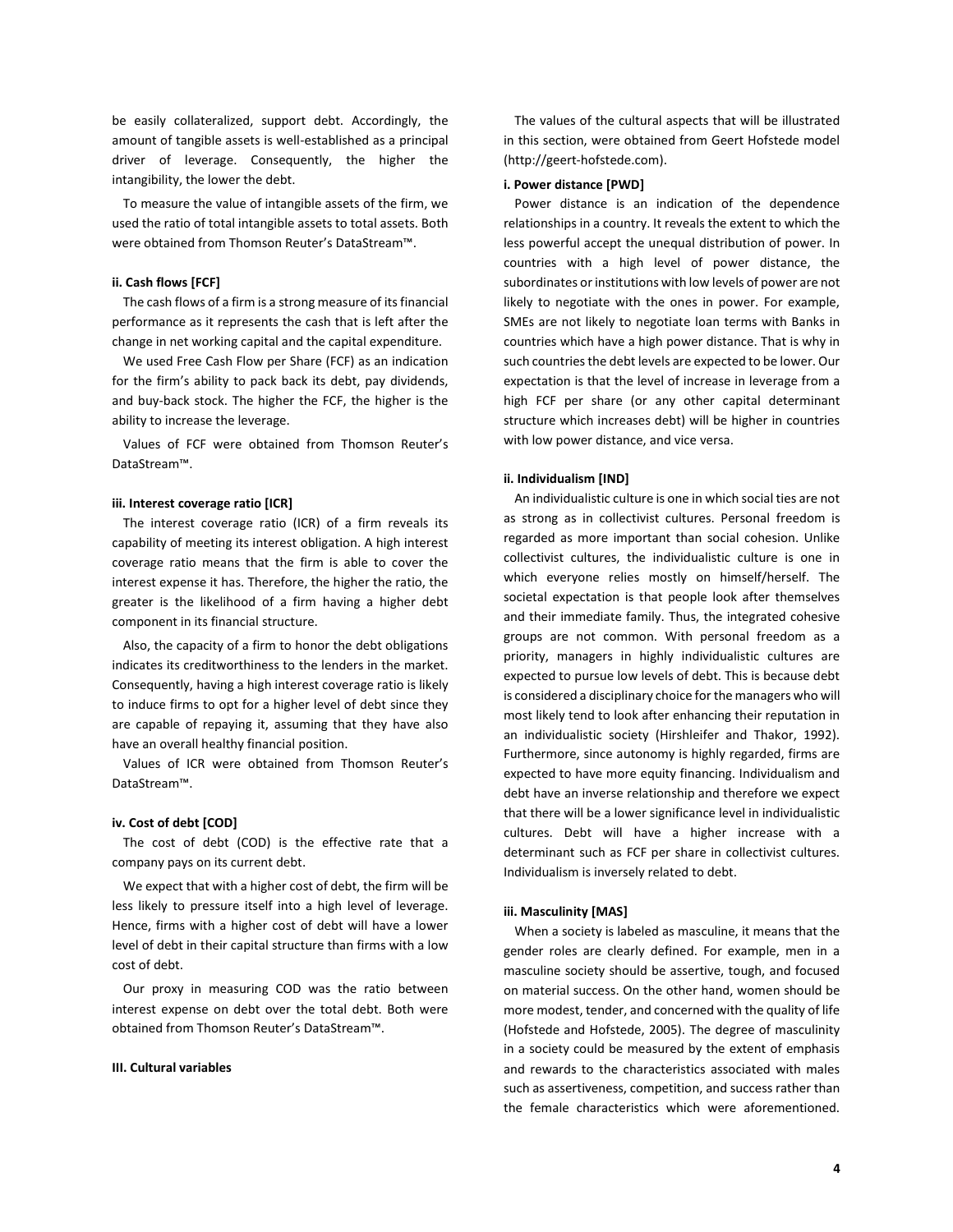Masculinity is also measured depending on the expectations to manifest and perform the given roles. Also, according to De Jong and Semenov (2002), "the degree of masculinity is synonymous with support for competitive processes and outcomes and associated with greater stock market depth" (Kearney, Bhaird, and Lucey). We expect that masculinity will be positively related to debt. Firms with a highly masculine culture are therefore expected to acquire higher levels of debt with the increase of the cultural determinants which increase debt such as (interest coverage ratio, FCF per share … etc.) if compared to firms with low masculine culture.

#### **iv. Uncertainty a**v**oidance [AVO]**

Uncertainty avoidance refers to the level at which members of a culture feel anxious or threatened by uncertain or ambiguous situations. Since higher levels of debt increase the risks of bankruptcy (Gleason et al., 2000), cultures with a high level of uncertainty avoidance tend to have lower levels of debt. Uncertainty avoidance is negatively related to debt. Hence, debt will not increase in highly uncertain cultures when the capital structure determinants, which are positively related to debt, increase.

#### **v. Long-term orientation [LTO]**

Long-term orientation exists when the focus is on the future rather than the present. Short-term rewards could be delayed in light of a greater future reward. Societies which score high on this dimension are more pragmatic in their approach; they welcome ideas that will help prepare and develop their future. On the other hand, societies who score low, prefer the regular norms and traditions. Moreover, they regard social change with suspicion. Immediate gratification is more important than a long term fulfillment. Consequently, societies with a long term orientation are more likely to use debt than societies with a short term orientation. This is because societies with a long term orientation will be more oriented to forego current rewards for future benefits. Long-term orientation is therefore a cultural factor which is positively related to debt and it will have greater significance. "The preference for bank finance increases with the degree of long-term orientation of a society" (Antonczyk, Breuer, and Salzmann, 2011). Long-term orientation could be used as a factor to explain why firms use debt from banks while others borrow from arm's length investors.

#### **vi. Indulgence [NDL]**

"Indulgence stands for a society that allows relatively free gratification of basic and natural human desires related to

enjoying life. Restraint stands for a society that controls gratification of needs and regulates it by means of strict social norms." (Dimensionalizing Cultures: The Hofstede Model in Context, Geert Hofstede, 2011). The way in which societies restrain themselves from certain actions because of social norms is what differentiates indulgence from restraint. It is the extent to which a society controls its impulses and desires. Societies that score low on this dimension tend to be pessimistic and cynical. Unlike indulgent societies, restrained societies do not put a high emphasis on leisure time, for example, as they control the gratification of their desires. In context of capital structure, we are expecting high levels of indulgence to be associated with low levels of debt as a result of the disciplinary nature of debt. For a firm to have a high level of debt in its capital structure, certain financial conditions need to be found which could restrain managers from taking the decisions they want. Indulgence is negatively related to debt. Accordingly, it is expected that an increase in capital structure determinants that are positively related to debt will not increase on firms in indulgent societies.

#### <span id="page-5-0"></span>**3.5 Null Hypotheses**

In section 3.3.1, we illustrated that we expect that if two variables have significant impact on the leverage, their combined effect would also have a significant impact on the leverage.

Based on that, we have put the null hypotheses as shown below.

#### 3.5.1 Hypotheses on firm-specific variables

H<sub>o01</sub> = There is no significant impact of a firm's intangibility ratio (INT) on its choice of capital structure (LEV) H<sub>002</sub> = There is no significant impact of a firm's free cash flows per share (FCF) on its choice of capital structure (LEV) **Ho03** = There is no significant impact of a firm's interest coverage ratio (ICR) on its choice of capital structure (LEV) H<sub>o04</sub> = There is no significant impact of a firm's cost of debt (COD) on its choice of capital structure (LEV)

## 3.5.2 Hypotheses on cultural variables

**Ho05** = There is no significant impact of a firm's culture of power distance (PWD) on its choice of capital structure (LEV)

H<sub>006</sub> = There is no significant impact of a firm's culture of individualism (IND) on its choice of capital structure (LEV) **Ho07** = There is no significant impact of a firm's culture of

masculinity (MAS) on its choice of capital structure (LEV) **Ho08** = There is no significant impact of a firm's culture of uncertainty avoidance (AVO) on its choice of capital structure (LEV)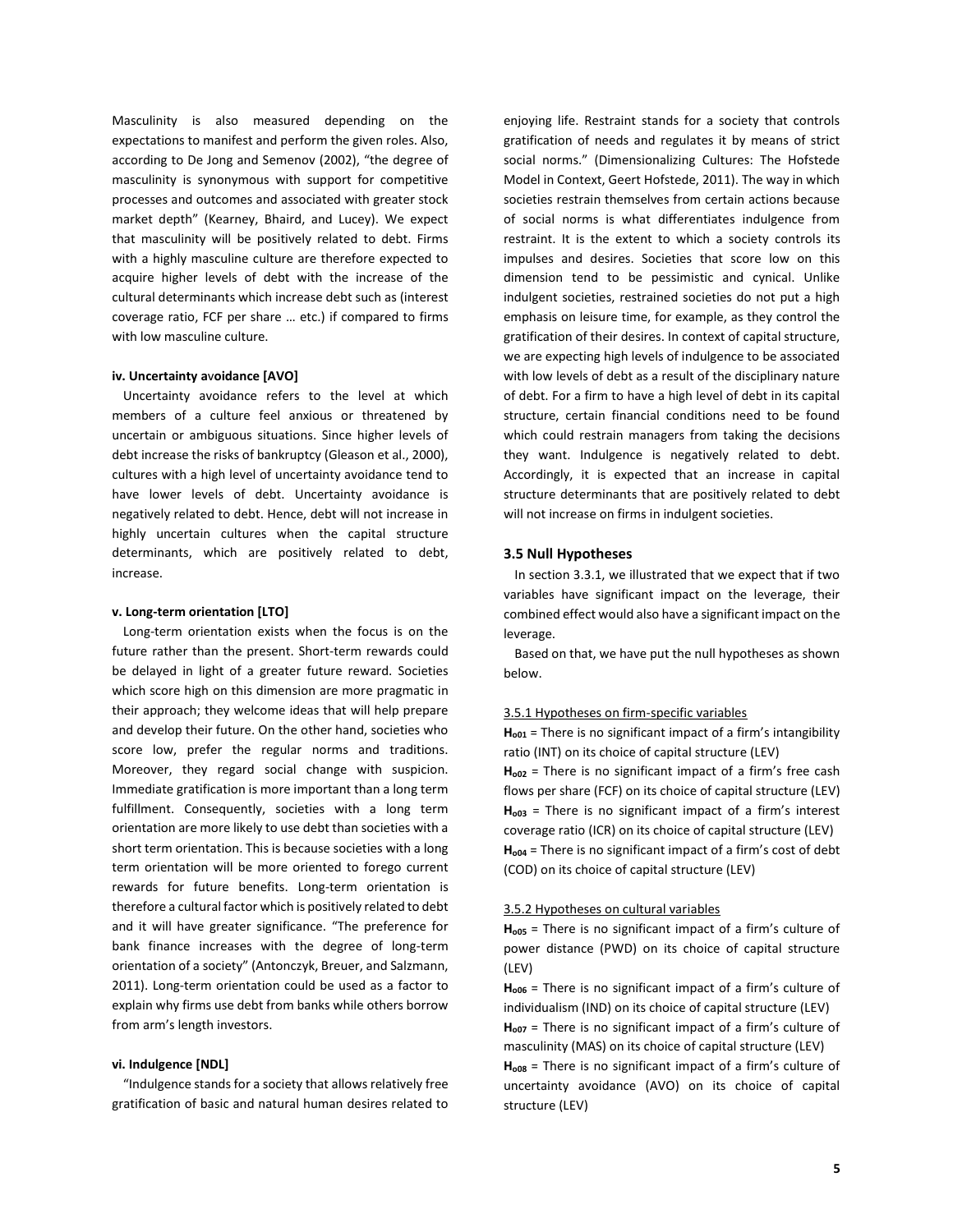**Ho09** = There is no significant impact of a firm's culture of long-term orientation (LTO) on its choice of capital structure (LEV)

**Ho10** = There is no significant impact of a firm's culture of indulgence (NDL) on its choice of capital structure (LEV)

## 3.5.3 Hypotheses on the combinations of firm-specific and cultural variables

## **I. Combinations of intangibility ratio, and the six cultural factors**

**Ho11** = There is no significant impact of the combination of firm's intangibility ratio and its culture of power distance (IP) on its choice of capital structure (LEV)

**Ho12** = There is no significant impact of the combination of firm's intangibility ratio and its culture of individualism (II) on its choice of capital structure (LEV)

**Ho13** = There is no significant impact of the combination of firm's intangibility ratio and its culture of masculinity (IM) on its choice of capital structure (LEV)

**Ho14** = There is no significant impact of the combination of firm's intangibility ratio and its culture of uncertainty avoidance (IU) on its choice of capital structure (LEV)

**Ho15** = There is no significant impact of the combination of firm's intangibility ratio and its culture of long-term orientation (IL) on its choice of capital structure (LEV)

**Ho16** = There is no significant impact of the combination of firm's intangibility ratio and its culture of indulgence (ID) on its choice of capital structure (LEV)

## **II. Combinations of free cash flows per share, and the six cultural factors**

**Ho17** = There is no significant impact of the combination of firm's free cash flows per share and its culture of power distance (FP) on its choice of capital structure (LEV)

**Ho18** = There is no significant impact of the combination of firm's free cash flows per share and its culture of individualism (FI) on its choice of capital structure (LEV)

**Ho19** = There is no significant impact of the combination of firm's free cash flows per share and its culture of masculinity (FM) on its choice of capital structure (LEV)

**Ho20** = There is no significant impact of the combination of firm's free cash flows per share and its culture of uncertainty avoidance (FU) on its choice of capital structure (LEV)

**Ho21** = There is no significant impact of the combination of firm's free cash flows per share and its culture of long-term orientation (FL) on its choice of capital structure (LEV)

**Ho22** = There is no significant impact of the combination of firm's free cash flows per share and its culture of indulgence (FD) on its choice of capital structure (LEV)

## **III. Combinations of interest coverage ratio, and the six cultural factors**

**Ho23** = There is no significant impact of the combination of firm's interest coverage ratio and its culture of power distance (CP) on its choice of capital structure (LEV)

**Ho24** = There is no significant impact of the combination of firm's interest coverage ratio and its culture of individualism (CI) on its choice of capital structure (LEV)

**Ho25** = There is no significant impact of the combination of firm's interest coverage ratio and its culture of masculinity (CM) on its choice of capital structure (LEV)

**Ho26** = There is no significant impact of the combination of firm's interest coverage ratio and its culture of uncertainty avoidance (CU) on its choice of capital structure (LEV)

**Ho27** = There is no significant impact of the combination of firm's interest coverage ratio and its culture of long-term orientation (CL) on its choice of capital structure (LEV)

**Ho28** = There is no significant impact of the combination of firm's interest coverage ratio and its culture of indulgence (CD) on its choice of capital structure (LEV)

## **IV. Combinations of cost of debt, and the six cultural factors**

**Ho29** = There is no significant impact of the combination of firm's cost of debt and its culture of power distance (DP) on its choice of capital structure (LEV)

**Ho30** = There is no significant impact of the combination of firm's cost of debt and its culture of individualism (DI) on its choice of capital structure (LEV)

**Ho31** = There is no significant impact of the combination of firm's cost of debt and its culture of masculinity (DM) on its choice of capital structure (LEV)

**Ho32** = There is no significant impact of the combination of firm's cost of debt and its culture of uncertainty avoidance (DU) on its choice of capital structure (LEV)

**Ho33** = There is no significant impact of the combination of firm's cost of debt and its culture of long-term orientation (DL) on its choice of capital structure (LEV)

**Ho34** = There is no significant impact of the combination of firm's cost of debt and its culture of indulgence (DD) on its choice of capital structure (LEV)

## **4. Results**

#### **4.1 Summary of Regression Results**

Summary of results is shown in *Table 4.1*.

All regression data are available in the attached Stata™ files:

- "FINC5351\_Spring15\_CS-Culture\_Data.dta"
- "FINC5351\_Spring15\_CS-Culture\_RegResults\_Single.smcl"
- "FINC5351\_Spring15\_CS-Culture RegResults Combined.smcl"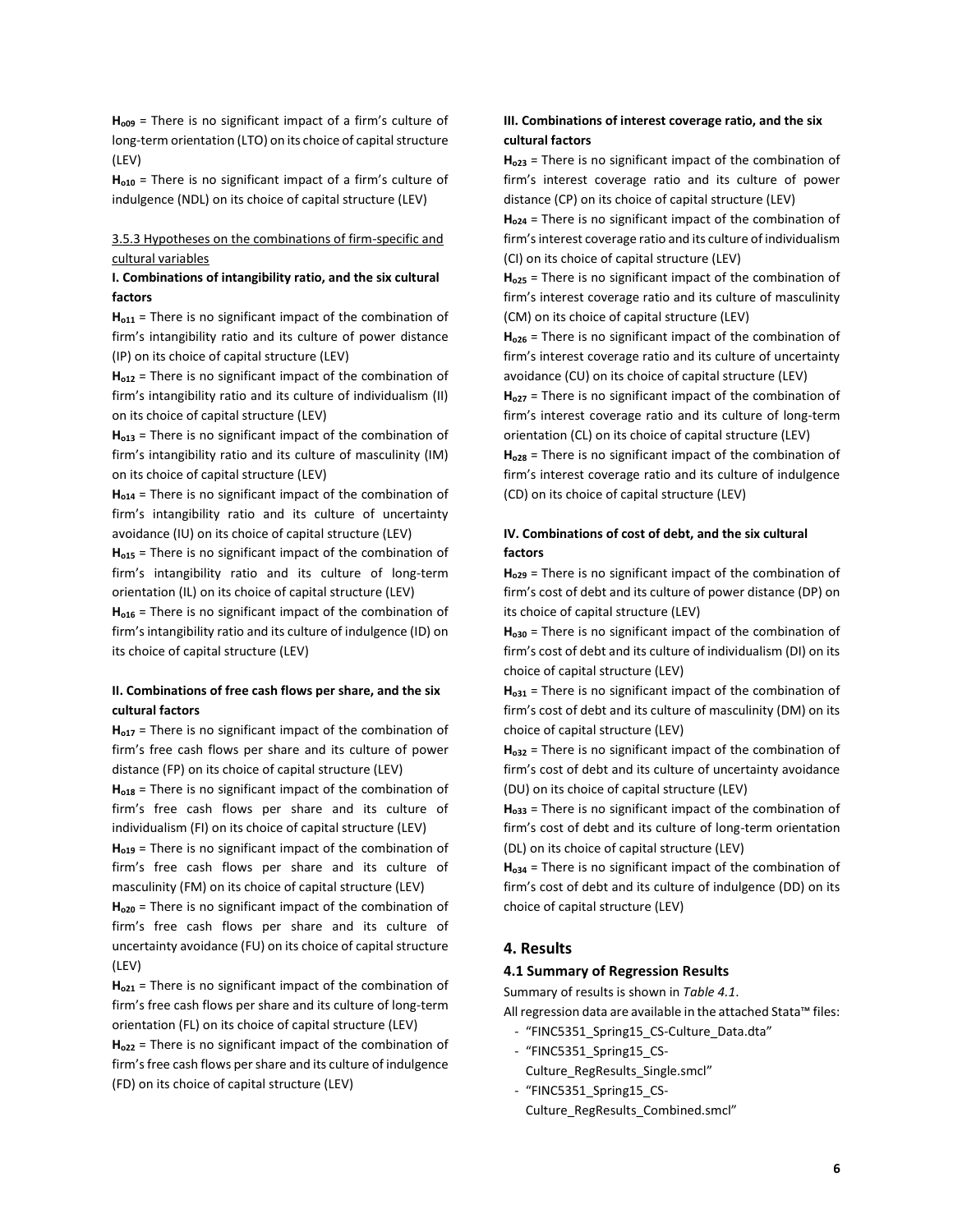| Ho | <b>Independent Variable</b> | β                          | ε                      | $\boldsymbol{\mathsf{P}}$ | H <sub>o</sub> Result |
|----|-----------------------------|----------------------------|------------------------|---------------------------|-----------------------|
| 01 | <b>INT</b>                  | $-0.072$                   | 0.013                  | $0.000$ ***               | Rejected              |
| 02 | <b>FCF</b>                  | $1.83 \times 10^{-8}$      | $8.47 \times 10^{-9}$  | $0.031**$                 | Rejected              |
| 03 | <b>ICR</b>                  | $-1.99x10^{-8}$            | 3.43 $x10^{-9}$        | $0.000$ ***               | Rejected              |
| 04 | <b>COD</b>                  | $-0.393$                   | 0.016                  | $0.000$ ***               | Rejected              |
| 05 | <b>PWD</b>                  | 0.002                      | 0.001                  | $0.019**$                 | Rejected              |
| 06 | <b>IND</b>                  | 0.009                      | 0.004                  | $0.019**$                 | Rejected              |
| 07 | <b>MAS</b>                  | 0.004                      | 0.002                  | $0.019**$                 | Rejected              |
| 08 | <b>AVO</b>                  | 0.000                      | 0.000                  | $0.019**$                 | Rejected              |
| 09 | <b>LTO</b>                  | $-0.004$                   | 0.000                  | $0.000***$                | Rejected              |
| 10 | <b>NDL</b>                  | 0.006                      | 0.000                  | $0.000***$                | Rejected              |
| 11 | IP                          | 0.000                      | 0.001                  | 0.375                     | Not Rejected          |
| 12 | Ш                           | $-0.000$                   | 0.000                  | 0.585                     | Not Rejected          |
| 13 | IM                          | $-0.001$                   | 0.001                  | 0.145                     | Not Rejected          |
| 14 | IU                          | 0.000                      | 0.000                  | 0.541                     | Not Rejected          |
| 15 | IL                          | $-0.003$                   | 0.000                  | $0.000***$                | Rejected              |
| 16 | ID                          | 0.002                      | 0.000                  | $0.000***$                | Rejected              |
| 17 | FP                          | $2.17 \times 10^{-7}$      | $6.06 \times 10^{-8}$  | $0.000***$                | Rejected              |
| 18 | FI                          | $1.84 \times 10^{-7}$      | 7.61 x10 <sup>-8</sup> | $0.016**$                 | Rejected              |
| 19 | FM                          | $2.24 \times 10^{-7}$      | $1.37 \times 10^{-8}$  | 0.102                     | Not Rejected          |
| 20 | <b>FU</b>                   | $-3.49 \times 10^{-7}$     | $6.64 \times 10^{-8}$  | $0.000***$                | Rejected              |
| 21 | FL                          | $1.31 \times 10^{-7}$      | 3.73 x10 <sup>-8</sup> | $0.000***$                | Rejected              |
| 22 | <b>FD</b>                   | $-1.58x10^{-7}$            | 4.96 x10-8             | $0.002$ ***               | Rejected              |
| 23 | <b>CP</b>                   | $-6.64$ x10 <sup>-11</sup> | 5.02 $x10^{-10}$       | 0.895                     | Not Rejected          |
| 24 | <b>CI</b>                   | 7.11 x10-11                | 2.40 x10-10            | 0.767                     | Not Rejected          |
| 25 | <b>CM</b>                   | $1.97 \times 10^{-9}$      | $1.14 \times 10^{-9}$  | 0.085                     | Rejected              |
| 26 | CU                          | $-2.07 \times 10^{-9}$     | $1.41 \times 10^{-9}$  | 0.140                     | <b>Not Rejected</b>   |
| 27 | CL                          | $2.64 \times 10^{-10}$     | $2.27 \times 10^{-10}$ | 0.245                     | <b>Not Rejected</b>   |
| 28 | CD                          | $-1.12 \times 10^{-9}$     | 3.98 x10-10            | $0.005$ ***               | Rejected              |
| 29 | <b>DP</b>                   | 0.004                      | 0.001                  | $0.002$ ***               | Rejected              |
| 30 | DI                          | 0.003                      | 0.001                  | $0.000$ ***               | Rejected              |
| 31 | <b>DM</b>                   | 0.004                      | 0.001                  | $0.001$ ***               | Rejected              |
| 32 | <b>DU</b>                   | $-0.002$                   | 0.000                  | $0.001$ ***               | Rejected              |
| 33 | <b>DL</b>                   | 0.001                      | 0.000                  | $0.047**$                 | Rejected              |
| 34 | <b>DD</b>                   | $-0.001$                   | 0.000                  | 0.231                     | Not Rejected          |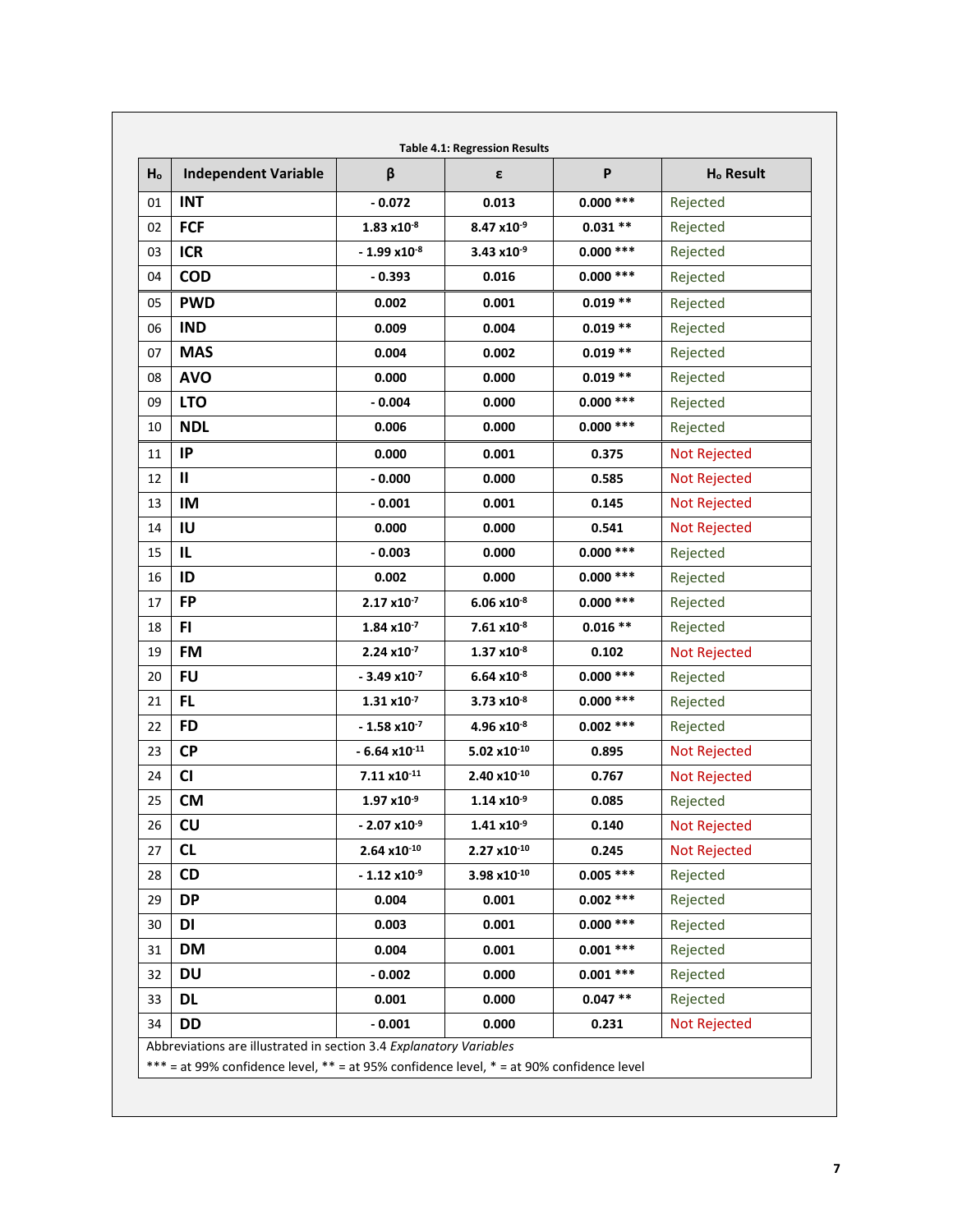#### **4.2 Significance of Firm-specific Variables**

**Null Hypothesis 01 was rejected** based on the values showed in Table 4.1, hence we can conclude that a firm's intangibility ratio had a significant impact on its choice of capital structure.

**Null Hypothesis 02 was rejected** based on the values showed in Table 4.1, hence we can conclude that a firm's free cash flows per share had a significant impact on its choice of capital structure.

**Null Hypothesis 03 was rejected** based on the values showed in Table 4.1, hence we can conclude that a firm's interest coverage ratio had a significant impact on its choice of capital structure.

**Null Hypothesis 04 was rejected** based on the values showed in Table 4.1, hence we can conclude that a firm's cost of debt had a significant impact on its choice of capital structure.

#### 4.3 Significance of Cultural Variables

**Null Hypothesis 05 was rejected** based on the values showed in Table 4.1, hence we can conclude that a firm's culture of power distance had a significant impact on its choice of capital structure.

**Null Hypothesis 06 was rejected** based on the values showed in Table 4.1, hence we can conclude that a firm's culture of individualism had a significant impact on its choice of capital structure.

**Null Hypothesis 07 was rejected** based on the values showed in Table 4.1, hence we can conclude that a firm's culture of masculinity had a significant impact on its choice of capital structure.

**Null Hypothesis 08 was rejected** based on the values showed in Table 4.1, hence we can conclude that a firm's culture of uncertainty avoidance had a significant impact on its choice of capital structure.

**Null Hypothesis 09 was rejected** based on the values showed in Table 4.1, hence we can conclude that a firm's culture of long-term orientation had a significant impact on its choice of capital structure.

**Null Hypothesis 10 was rejected** based on the values showed in Table 4.1, hence we can conclude that a firm's culture of indulgence had a significant impact on its choice of capital structure.

## **4.4 Significance of the Combinations of Firmspecific and Cultural Variables**

## 4.4.1 Combinations of intangibility ratio, and the six cultural factors

**Null Hypothesis 11 was not rejected** based on the values showed in Table 4.1, hence we can conclude that the impact of the combination of firm's intangibility ratio and its culture of power distance did not have a significant impact on its choice of capital structure.

**Null Hypothesis 12 was not rejected** based on the values showed in Table 4.1, hence we can conclude that the impact of the combination of firm's intangibility ratio and its culture of individualism did not have a significant impact on its choice of capital structure.

**Null Hypothesis 13 was not rejected** based on the values showed in Table 4.1, hence we can conclude that the impact of the combination of firm's intangibility ratio and its culture of masculinity did not have a significant impact on its choice of capital structure.

**Null Hypothesis 14 was not rejected** based on the values showed in Table 4.1, hence we can conclude that the impact of the combination of firm's intangibility ratio and its culture of uncertainty avoidance did not have a significant impact on its choice of capital structure.

**Null Hypothesis 15 was rejected** based on the values showed in Table 4.1, hence we can conclude that the impact of the combination of firm's intangibility ratio and its culture of long-term orientation had a significant impact on its choice of capital structure.

**Null Hypothesis 16 was rejected** based on the values showed in Table 4.1, hence we can conclude that the impact of the combination of firm's intangibility ratio and its culture of indulgence had a significant impact on its choice of capital structure.

## 4.4.2 Combinations of free cash flows per share, and the six cultural factors

**Null Hypothesis 17 was rejected** based on the values showed in Table 4.1, hence we can conclude that the impact of the combination of firm's free cash flows per share and its culture of power distance had a significant impact on its choice of capital structure.

**Null Hypothesis 18 was rejected** based on the values showed in Table 4.1, hence we can conclude that the impact of the combination of firm's free cash flows per share and its culture of individualism had a significant impact on its choice of capital structure.

**Null Hypothesis 19 was not rejected** based on the values showed in Table 4.1, hence we can conclude that the impact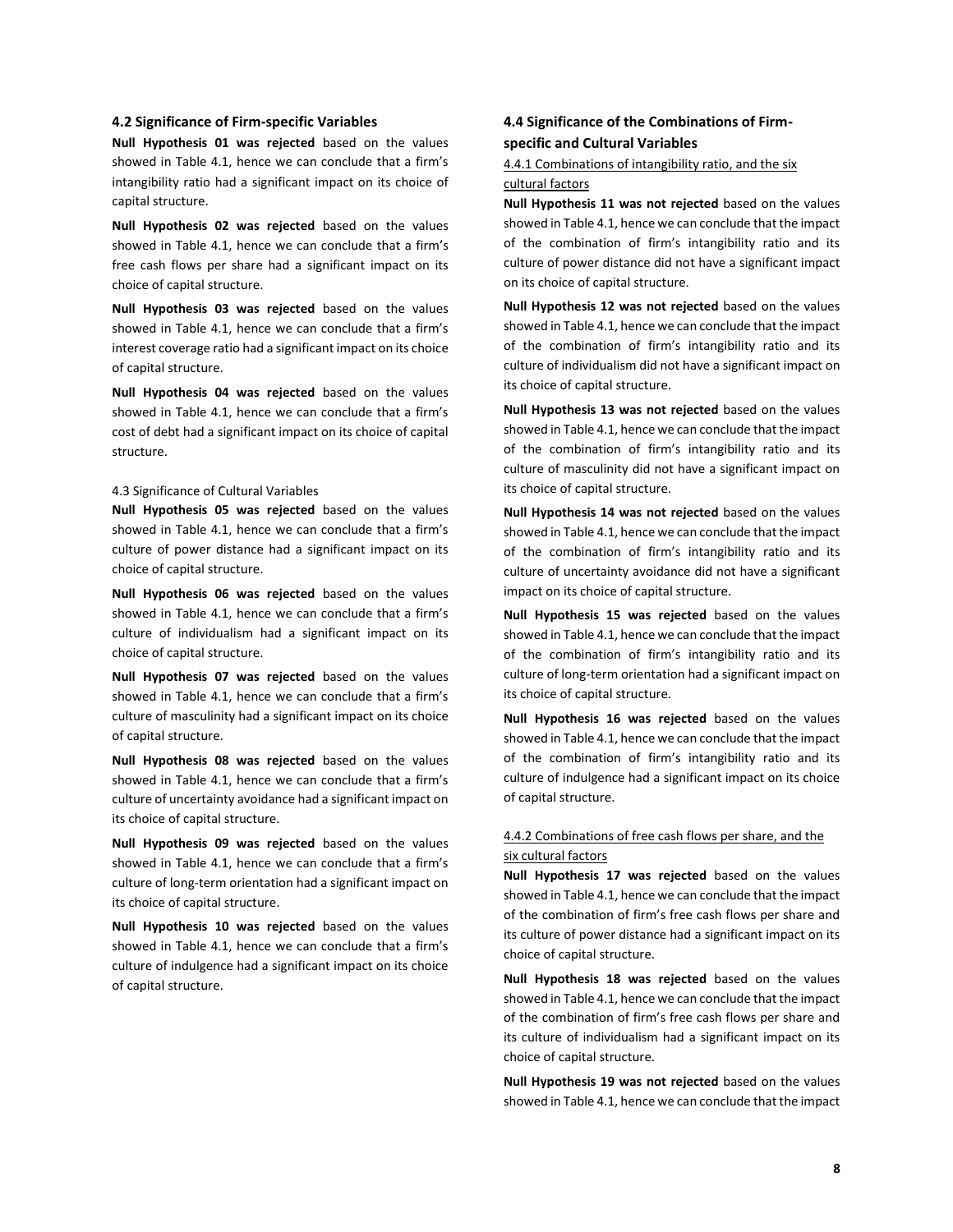of the combination of firm's free cash flows per share and its culture of masculinity did not have a significant impact on its choice of capital structure.

**Null Hypothesis 20 was rejected** based on the values showed in Table 4.1, hence we can conclude that the impact of the combination of firm's free cash flows per share and its culture of uncertainty avoidance had a significant impact on its choice of capital structure.

**Null Hypothesis 21 was rejected** based on the values showed in Table 4.1, hence we can conclude that the impact of the combination of firm's free cash flows per share and its culture of long-term orientation had a significant impact on its choice of capital structure.

**Null Hypothesis 22 was rejected** based on the values showed in Table 4.1, hence we can conclude that the impact of the combination of firm's free cash flows per share and its culture of indulgence had a significant impact on its choice of capital structure.

## 4.4.3 Combinations of interest coverage ratio, and the six cultural factors

**Null Hypothesis 23 was not rejected** based on the values showed in Table 4.1, hence we can conclude that the impact of the combination of firm's interest coverage ratio and its culture of power distance did not have a significant impact on its choice of capital structure.

**Null Hypothesis 24 was not rejected** based on the values showed in Table 4.1, hence we can conclude that the impact of the combination of firm's interest coverage ratio and its culture of individualism did not have a significant impact on its choice of capital structure.

**Null Hypothesis 25 was rejected** based on the values showed in Table 4.1, hence we can conclude that the impact of the combination of firm's interest coverage ratio and its culture of masculinity had a significant impact on its choice of capital structure.

**Null Hypothesis 26 was not rejected** based on the values showed in Table 4.1, hence we can conclude that the impact of the combination of firm's interest coverage ratio and its culture of uncertainty avoidance did not have a significant impact on its choice of capital structure.

**Null Hypothesis 27 was not rejected** based on the values showed in Table 4.1, hence we can conclude that the impact of the combination of firm's interest coverage ratio and its culture of long-term orientation did not have a significant impact on its choice of capital structure.

**Null Hypothesis 28 was rejected** based on the values showed in Table 4.1, hence we can conclude that the impact of the combination of firm's interest coverage ratio and its culture of indulgence had a significant impact on its choice of capital structure.

## 4.4.4 Combinations of cost of debt, and the six cultural factors

**Null Hypothesis 29 was rejected** based on the values showed in Table 4.1, hence we can conclude that the impact of the combination of firm's cost of debt and its culture of power distance had a significant impact on its choice of capital structure.

**Null Hypothesis 30 was rejected** based on the values showed in Table 4.1, hence we can conclude that the impact of the combination of firm's cost of debt and its culture of individualism had a significant impact on its choice of capital structure.

**Null Hypothesis 31 was rejected** based on the values showed in Table 4.1, hence we can conclude that the impact of the combination of firm's cost of debt and its culture of masculinity had a significant impact on its choice of capital structure.

**Null Hypothesis 32 was rejected** based on the values showed in Table 4.1, hence we can conclude that the impact of the combination of firm's cost of debt and its culture of uncertainty avoidance had a significant impact on its choice of capital structure.

**Null Hypothesis 33 was rejected** based on the values showed in Table 4.1, hence we can conclude that the impact of the combination of firm's cost of debt and its culture of long-term orientation had a significant impact on its choice of capital structure.

**Null Hypothesis 34 was not rejected** based on the values showed in Table 4.1, hence we can conclude that the impact of the combination of firm's cost of debt and its culture of indulgence did not have a significant impact on its choice of capital structure.

### **5. Conclusion**

Our findings contribute towards a better understanding of choice of capital structure in companies operating in the emerging market, for the period 2012 – 2014.

The hypotheses were based on comparing the relationships between the leverage, as the dependent variable that represents the choice of capital structure, against 34 explanatory variables: 4 of them represent the firm-specific financial factors, 6 of them represent the cultural aspects measured by Hofstede, and 24 variables that measure the combination effect of the 6 cultural aspects and the 4 firm-specific factors. These hypotheses were developed to test which independent variable has a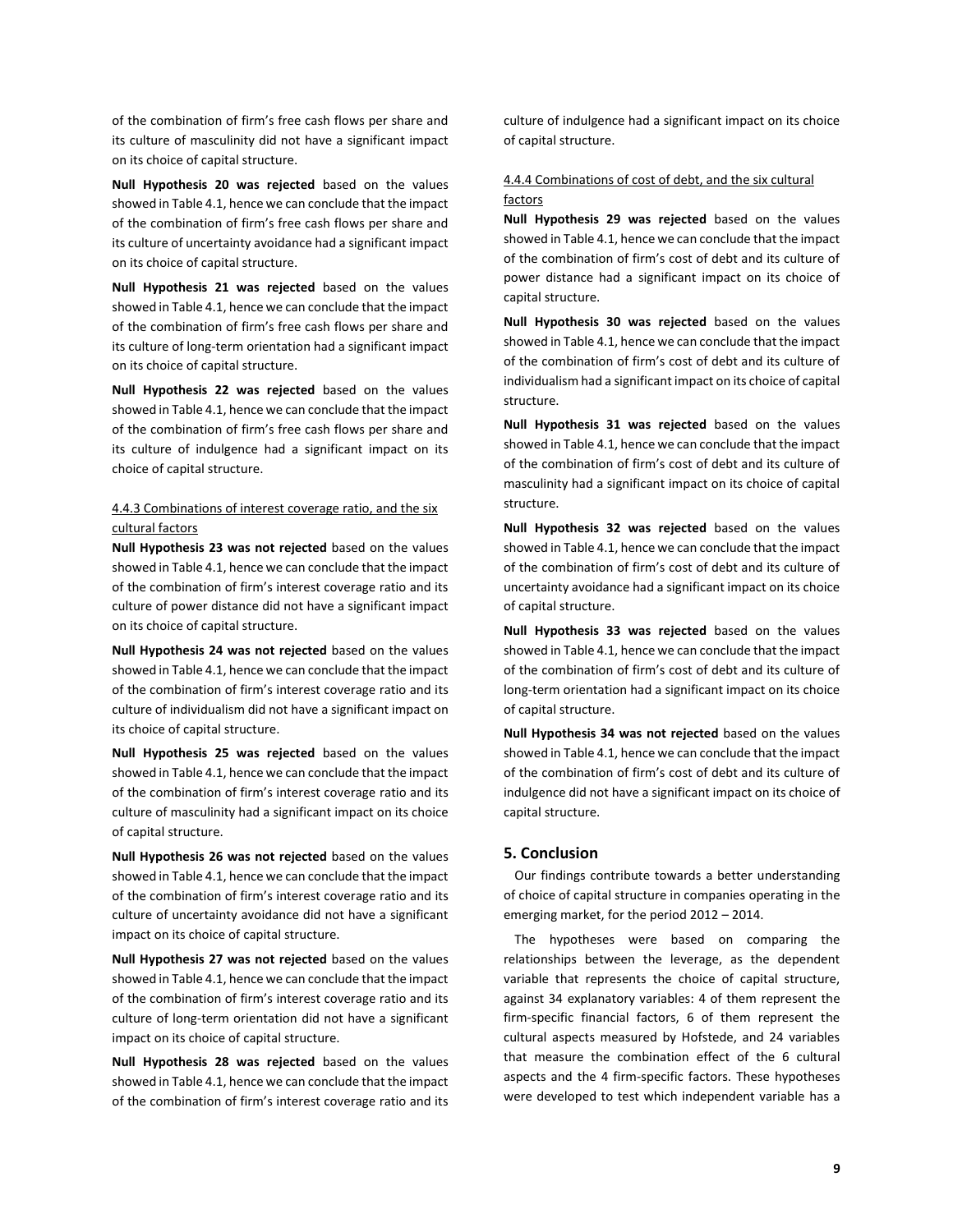significant impact on the choice of capital structure, in companies operating in the emerging market.

Firstly, we found that the 4 firm-specific factors (individually) have a significant impact on the choice of capital structure, in companies operating in the emerging market. These factors were: intangibility, cash flows, interest coverage ratio, and cost of debt.

Then we found that the 6 cultural aspects (individually) have a significant impact on the choice of capital structure, in companies operating in the emerging market. These factors were: power distance, individualism, masculinity, uncertainty avoidance, long-term orientation, and indulgence.

We concluded that the combinations that have a significant impact on the choice of capital structure (leverage) in the emerging markets were [Cultural – Firmspecific]:

- 1. Power distance cash flows, cost of debt
- 2. Individualism cash flows, cost of debt
- 3. Masculinity interest coverage ratio, cost of debt
- 4. Uncertainty avoidance cash flows, cost of debt
- 5. Long-term orientation intangibility, cash flows, cost of debt
- 6. Indulgence intangibility, cash flows, interest coverage ratio

Hence, we can understand the choices made by managers of different companies in different cultures.

When looking into the pure financial perspective, we noticed that cash flows and cost of debt have a recurring presence in the combination with all of the cultural aspects, except indulgence, which we believe is natural, as both factors (individually) have strong significance on leverage.

Thus, we can say that according to our findings and to our literature review, a manager (in any culture) would increase the firm's leverage in the presence of increased cash flows, and/or low cost of debt.

As for the main purpose of this research, when we look into the effect of the combination of cultural aspects and firm-specific factors, we can say that a firm's stakeholders (current or future managers, shareholders, analysts, competitors … etc.) should examine the culture where the firm operates, in order to understand the firm's current leverage choices, and expect its future actions on leverage.

According to our results and literature review, *we reached a conclusion that* managers in cultures with low power distance, individualism, or uncertainty avoidance, or with high long-term orientation would be inclined to use increased cash flows, or low cost of debt, in order to increase their firms' leverage.

Also, managers in cultures with high long-term orientation would utilize their firms' asset tangibility, in order to increase the leverage.

Moreover, managers in cultures with high masculinity would tend to seize the presence of high interest coverage ratio, or low cost of debt, in order to increase their firms' leverage.

Finally, managers in cultures with low indulgence, would utilize their firms' asset tangibility, or seize the presence of increased cash flows, or high interest coverage ratio, in order to increase their firms' leverage.

As we are presenting this study, we believe that it would be a contribution to the capital structure, and corporate finance literature. Our paper is distinguished from previous researches as it is the first to study the relationship between leverage and the combination between cultural aspects and firm-specific factors, in firms operating in emerging markets. This has not been the case with previous studies, as they either focused on the effect of cultural aspects individually (such as Bhaird 2013), or on the effect of firmspecific factors (which was widely covered).

Our research is also important for international investors, and to people in academic or professional fields that are concerned with international business. It would help them to understand which combinations that are relevant for them, in order to make informed decisions regarding financing and capital structure.

We suggest for future research to study the effect of the presence of multiple cultural and firm-specific factors simultaneously, in order to have a more realistic understanding on the choices of capital structure in companies working in emerging markets.

#### **References**

- http://papers.ssrn.com/sol3/papers.cfm?abstract\_id=2 514551
- http://papers.ssrn.com/sol3/papers.cfm?abstract\_id=2 185284
- http://geert-hofstede.com/national-culture.html
- http://www.sciencedirect.com/science/article/pii/S22 14845013000094
- Long-term orientation and relationship lending a cross-cultural study on the effect of time preferences on the choice of corporate debt by Ron Christian Antonczyk, Wolfgang Breuer, and Astrid Juliane Salzmann
- Dimensionalizing Cultures: The Hofstede Model in Context, Geert Hofstede (2011)
- http://geert-hofstede.com/india.html